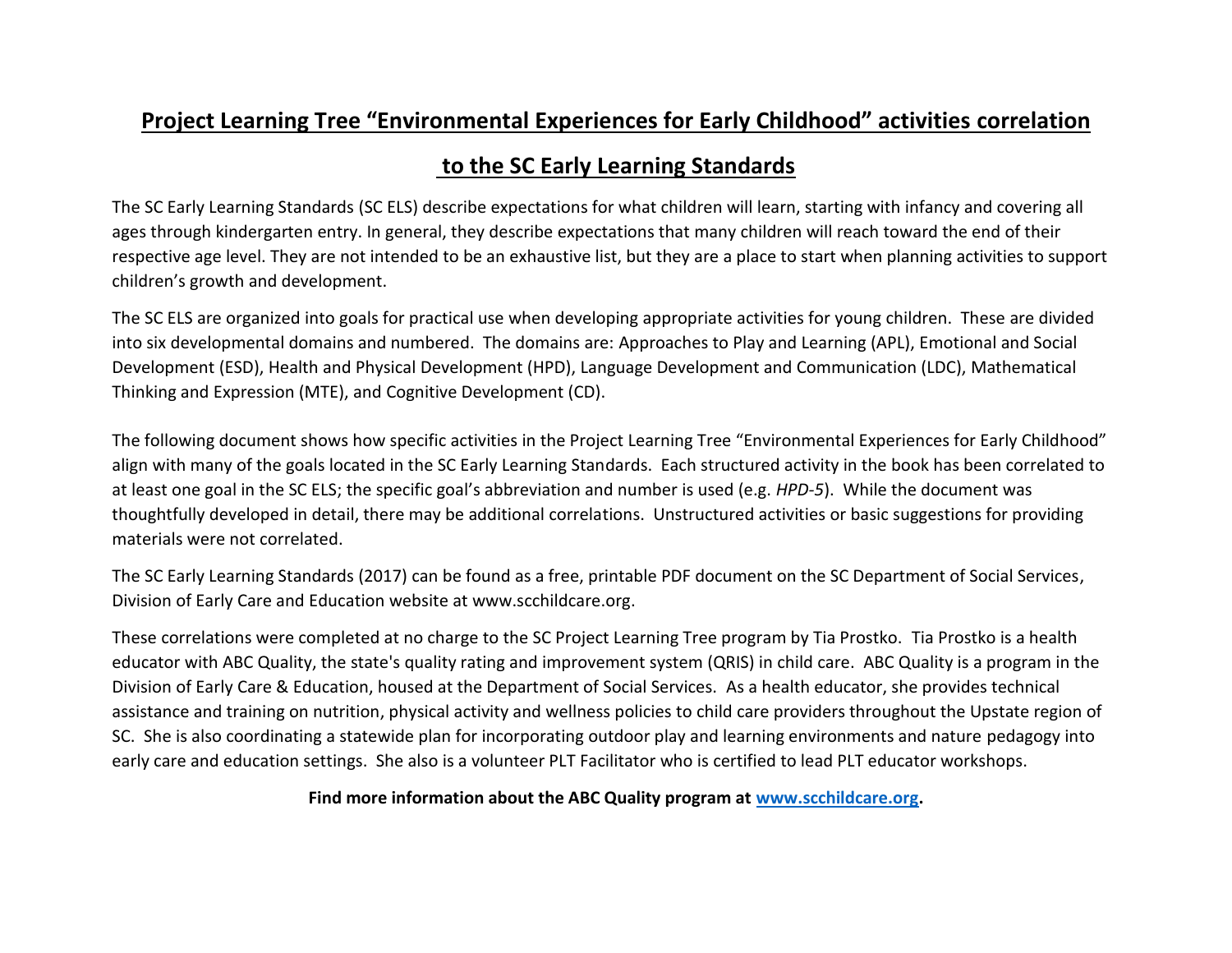| <b>PLT</b><br><b>Activity</b><br><b>Name</b>   | <b>Featured</b><br><b>Experience</b>                                                                             | Learning<br><b>Through</b><br>Music &<br><b>Movement</b>                                               | <b>Reading and</b><br><b>Writing</b>                                                                                | <b>Enjoying</b><br><b>Snacks</b><br><b>Together</b> | Art                                                                                                              | Math &<br><b>Manipulatives</b>                                               | <b>Discovery</b><br><b>Table</b>                                                                                                                                | Woodworking                                                        | <b>Dramatic</b><br>Play                                  |
|------------------------------------------------|------------------------------------------------------------------------------------------------------------------|--------------------------------------------------------------------------------------------------------|---------------------------------------------------------------------------------------------------------------------|-----------------------------------------------------|------------------------------------------------------------------------------------------------------------------|------------------------------------------------------------------------------|-----------------------------------------------------------------------------------------------------------------------------------------------------------------|--------------------------------------------------------------------|----------------------------------------------------------|
| 1. The<br>Shape of<br><b>Things</b>            | <b>Shape Walk</b><br>APL-1, APL-2,<br>LDC-1, LDC-2,<br>MTE-3, MTE-<br>4, HPD-5, CD-<br>1, CD-2, CD-<br>10, CD-11 | Sing with leaf<br>shapes<br>MTE 4, HPD-4<br>Dance with<br><b>leaves</b><br>MTE 4, HPD-4                | Make a shape<br>guide to your<br>schoolyard<br>LDC-2, LDC-5,<br>LDC-&, LDC-9,<br>LDC-10, MTE 4,<br>CD-9, CD-10      | Make & eat<br>fruit kabobs<br>HPD-5                 | <b>Decorate</b><br>binoculars<br><b>HPD-5, CD-4</b><br>Make sun<br>prints<br>CD-1, CD-10,<br>$CD-11$             | Play with<br>tangrams<br>HPD-5, MTE-4<br>Make twig<br>shapes<br>HPD-5, MTE-4 | n/a                                                                                                                                                             | n/a                                                                | n/a                                                      |
| 2. Sounds<br>Around                            | <b>Forest</b><br>Concert<br>APL-1, APL-2,<br>ESD-6, HPD-4,<br>LDC-1, LDC-4,<br>CD-1, CD-4,<br>$CD-5$             | n/a                                                                                                    | <b>Take a listening</b><br>walk<br>APL-1, APL-2,<br>HPD-2, HPD-5,<br>LDC-1, LDC-3,<br>LDC-4, LDC-5,<br>CD-10, CD-11 | n/a                                                 | Make &<br>decorate<br>rainsticks<br>HPD-4, CD-5,<br>CD-10, CD-11                                                 | n/a                                                                          | <b>Match the</b><br>sounds<br>APL-1, APL-<br>2, APL-8<br><b>Make</b><br>instruments<br>APL-1, APL-<br>2, LDC-1,<br>LDC-2, LDC-<br>3, MTE-1,<br>MTE 5, CD-<br>11 | n/a                                                                | Set up a<br>recording<br>studio<br>HPD-5, CD-<br>4, CD-5 |
| 3. Get in<br><b>Touch with</b><br><b>Trees</b> | <b>Mystery Box</b><br>APL-1, APL-5,<br>CD-1, CD-2                                                                | Go on a "bear<br>hunt"<br>HPD-5, CD-4,<br>$CD-5$<br>Go on a texture<br>walk<br>LDC-1, LDC-7,<br>$CD-1$ | Write a touch<br>book<br>CD-1, CD-4, CD-<br>4, CD-15                                                                | <b>Eat textured</b><br>trail mix<br>CD-1, MTE 5     | <b>Make bark</b><br>rubbings<br>CD-4, CD-10,<br>$CD-11$<br><b>Paint with</b><br>tree textured<br>paint<br>$CD-4$ | Sort tree seeds<br>MTE-3, MTE-4,<br>CD-1, CD-10, CD-<br>11                   | n/a                                                                                                                                                             | <b>Experiment with</b><br>sandpaper<br>CD-1,CD-2, CD-<br>10, CD-11 | n/a                                                      |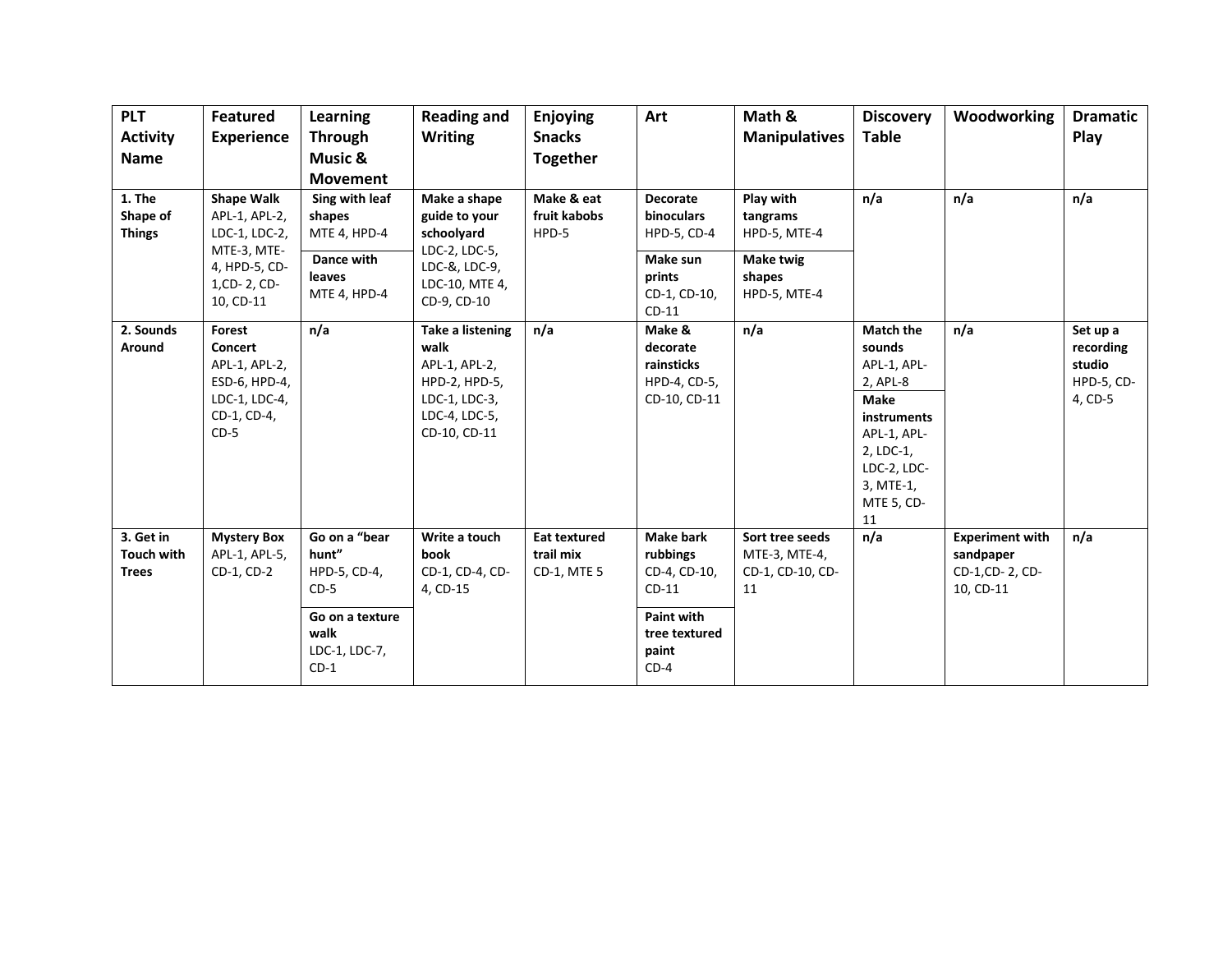| <b>PLT</b>                                        | <b>Featured</b>                                                                                                          | <b>Learning</b>                                                                                                                 | <b>Reading and</b>                                                                                                                              | Enjoying                                                                                     | Art                                                                                                             | Math &                                                                      | <b>Discovery</b>                                                          | Woodworking                                                       | <b>Dramatic</b>                                                        |
|---------------------------------------------------|--------------------------------------------------------------------------------------------------------------------------|---------------------------------------------------------------------------------------------------------------------------------|-------------------------------------------------------------------------------------------------------------------------------------------------|----------------------------------------------------------------------------------------------|-----------------------------------------------------------------------------------------------------------------|-----------------------------------------------------------------------------|---------------------------------------------------------------------------|-------------------------------------------------------------------|------------------------------------------------------------------------|
| <b>Activity</b>                                   | <b>Experience</b>                                                                                                        | <b>Through</b>                                                                                                                  | <b>Writing</b>                                                                                                                                  | <b>Snacks</b>                                                                                |                                                                                                                 | <b>Manipulatives</b>                                                        | <b>Table</b>                                                              |                                                                   | Play                                                                   |
| <b>Name</b>                                       |                                                                                                                          | Music &                                                                                                                         |                                                                                                                                                 | <b>Together</b>                                                                              |                                                                                                                 |                                                                             |                                                                           |                                                                   |                                                                        |
|                                                   |                                                                                                                          | <b>Movement</b>                                                                                                                 |                                                                                                                                                 |                                                                                              |                                                                                                                 |                                                                             |                                                                           |                                                                   |                                                                        |
| 4. We All<br><b>Need Trees</b><br>Cook<br>blender | Applesauce:<br>applesauce/<br>No cook<br>applesauce                                                                      | <b>Make</b><br>"applesauce"<br>APL-4, HPD-2,<br>HPD-4, LDC-1,<br>CD-3, CD-4, CD-<br>5.                                          | Imagine your<br>own apple tree<br>APL-1, APL-4,<br>LDC-1, LDC-2,<br>LDC-4, LDC-8,<br>LDC-10, CD-4<br>$CD-5$                                     | n/a                                                                                          | Draw with<br>cinnamon<br>sticks<br>HPD-5, CD-4,<br>$CD-5$                                                       | n/a                                                                         | Chart<br>reactions to<br>smells<br>APL-1, LDC-<br>1, LDC-4,<br>LDC-5, MTE | <b>Smell some</b><br>wood<br>APL-1, LDC-1, CD-<br>1, CD-10, CD-11 | n/a                                                                    |
|                                                   | APL-1, APL-2,<br>LDC-1, LDC-2,<br>LDC-3, MTE-1,<br>MTE 5, CD-11                                                          | <b>Smell the</b><br>flowers<br>APL-1, APL-2,<br>APL-3, APL-4,<br>HPD-4, LDC-1,<br>LDC-5, CD-1, CD-<br>2, CD-4, CD-5,<br>$CD-10$ |                                                                                                                                                 |                                                                                              | <b>Paint with</b><br>scented<br>paints<br>HPD-5, CD-1,<br>CD-4, CD-5<br><b>Make</b><br>potpourri<br>HPD-5, CD-1 |                                                                             | 5, CD-1, CD-<br>2, CD-9                                                   |                                                                   |                                                                        |
| 5. Signs of<br>Fall                               | Autumn<br>Adventure<br>APL-1, APL-2,<br>LDC-2, LDC-3,<br>LDC-4, LDC-5,<br>HPD-2,CD-1,<br>CD-2, CD-3,<br>CD-10, CD-11     | Pretend to be<br>dancing leaves<br>HPD-4, LDC-4,<br>CD-4, CD-5                                                                  | Read a story<br>and write a<br>book<br>CD-1, CD-2, CD-<br>4, CD-5, HPD-5                                                                        | <b>Hide-and-seek</b><br>snack<br>APL-1, APL-2,<br>APL, 3, APL-4,<br>APL-5, CD-10,<br>$CD-11$ | <b>Create dried</b><br>leaf art<br>HPD-5, CD-4,<br>$CD-5$                                                       | Graph a leaf<br>collection<br>MTE-1, MTE-3,<br>MTE-4, MTE-5,<br>CD-1, CD-10 | Look inside<br>nuts<br>APL-1, APL-<br>2, CD-10,<br>$CD-11$                | <b>Make leaf</b><br>presses<br>CD-10, CD-11                       | n/a                                                                    |
|                                                   |                                                                                                                          | Sing a fall song<br>LDC-1, LDC-4,<br>CD-4, CD-5                                                                                 |                                                                                                                                                 |                                                                                              | <b>Experiment</b><br>with leaf<br>stencils<br>HPD-5, CD-4,<br>$CD-5$                                            | Work with tree<br>seeds<br>MTE-1, MTE-2,<br>MTE-4, CD-1, CD-<br>10          |                                                                           |                                                                   |                                                                        |
| 6.<br><b>Evergreens</b><br>in Winter              | <b>Winter Treats</b><br>APL-1, APL-2,<br>APL-4, LDC-1,<br>LDC-2, LDC-3,<br>LDC-4, HPD-<br>5, CD-2, CD-3,<br>CD-10, CD-11 | <b>Make tree</b><br>silhouettes<br>APL-1, APL-2,<br>APL-3, APL-4,<br>HPD-4, CD-4,<br>CD-5,CD-10                                 | <b>Create and</b><br>share winter<br>stories<br>APL-1, APL-2,<br>APL-3, APL-4,<br>LDC-2, LDC-4,<br>LDC-5, LDC-9,<br>LDC-10, LDC-13,<br>$LDC-15$ | Eat evergreen<br>tree sandwiches<br>HPD-5, MTE-4                                             | Paint with<br>evergreen<br>paintbrushes<br>HPD-5, CD-4,<br>$CD-5$                                               | Sort cones<br>MTE-2, MTE-4,<br>MTE-5, CD-10,<br>$CD-11$                     | <b>Feel prickly</b><br>and tickly<br>branches<br>CD-1, CD-10,<br>$CD-11$  | n/a                                                               | <b>Pretend to</b><br>be animals<br>APL-3, APL-<br>4, CD-10,<br>$CD-11$ |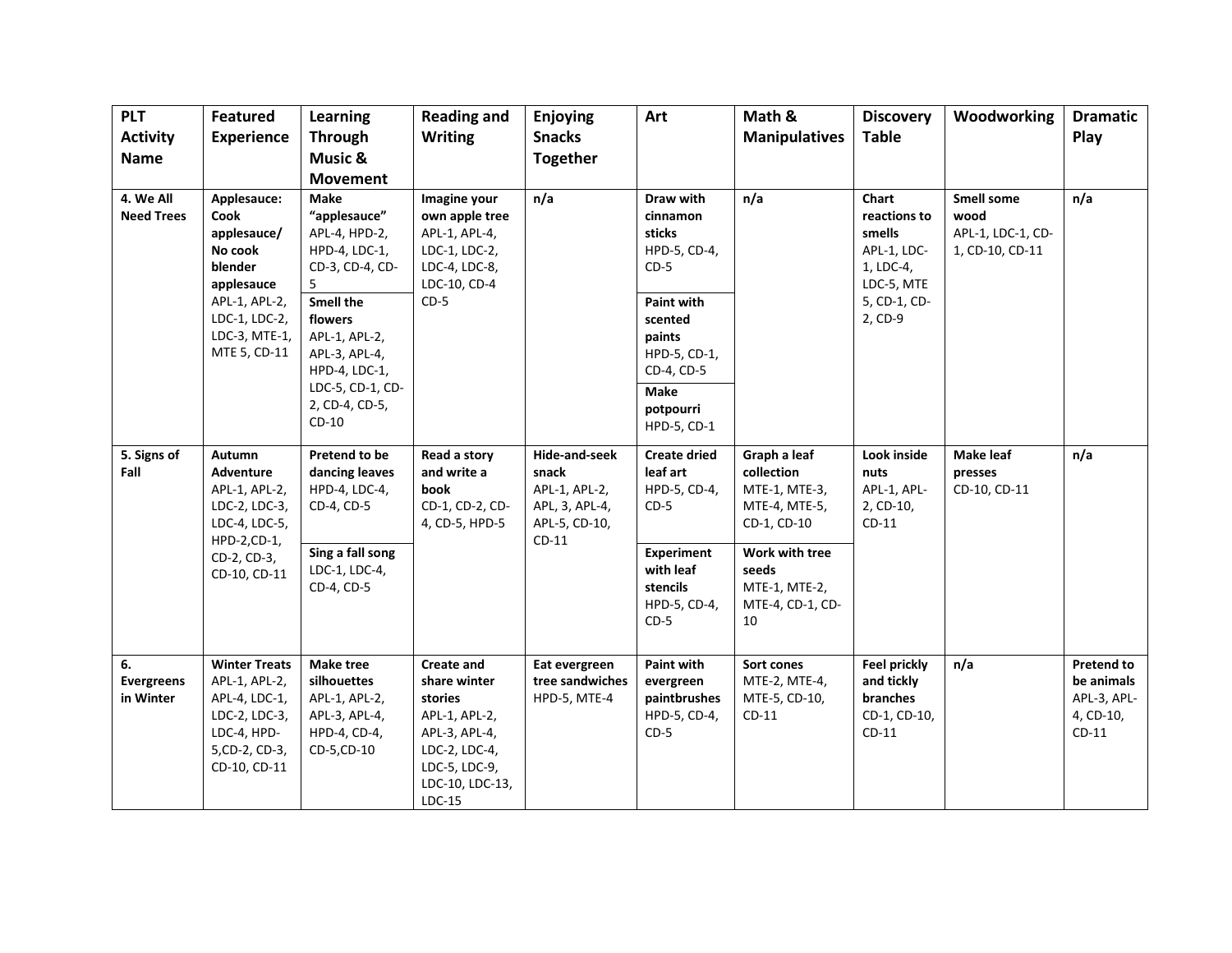| <b>PLT</b><br><b>Activity</b><br><b>Name</b> | <b>Featured</b><br><b>Experience</b>                                                                                               | <b>Learning</b><br><b>Through</b><br>Music &<br><b>Movement</b>                                                                    | <b>Reading and</b><br><b>Writing</b>                                                                | Enjoying<br><b>Snacks</b><br><b>Together</b>                                                                            | Art                                                                                                                               | Math &<br><b>Manipulatives</b>                                                                                  | <b>Discovery</b><br><b>Table</b>                                                      | Woodworking | <b>Dramatic</b><br>Play |
|----------------------------------------------|------------------------------------------------------------------------------------------------------------------------------------|------------------------------------------------------------------------------------------------------------------------------------|-----------------------------------------------------------------------------------------------------|-------------------------------------------------------------------------------------------------------------------------|-----------------------------------------------------------------------------------------------------------------------------------|-----------------------------------------------------------------------------------------------------------------|---------------------------------------------------------------------------------------|-------------|-------------------------|
| 7. Bursting<br><b>Buds</b>                   | Talk to the<br><b>Trees</b><br>APL-1, APL-2,<br>APL-3, APL-4,<br>HPD-2, LDC-5,<br>LDC-8, LDC-<br>10, CD-9, CD-                     | Dance around a<br><b>Maypole</b><br>HPD-4, CD-2,<br>CD-4, CD-5, CD-<br>9                                                           | <b>Describe Spring</b><br>with<br>onomatopoeias<br>LDC-3, LDC-4,<br>LDC-5, LDC-7,<br>$LDC-11$       | Eat sunshine<br>sandwiches<br>HPD-5, MTE-3,<br>MTE-4, CD-10,<br>$CD-11$                                                 | <b>Paint with</b><br>pussy willows<br>HPD-5, CD-4,<br>$CD-5$                                                                      | <b>Compare twigs</b><br>MTE-4, MTE-5,<br>MTE-6, CD-10,<br>$CD-11$                                               | Enjoy a<br>sneak peek<br>of Spring<br>APL-1, APL-<br>2, CD-10                         | n/a         | n/a                     |
|                                              | 10, CD-11                                                                                                                          | Play peekaboo<br>with Spring<br>APL-3, APL-4,<br>CD-4, CD-5                                                                        |                                                                                                     |                                                                                                                         |                                                                                                                                   |                                                                                                                 | <b>Dissect buds</b><br>APL-1, APL-<br>2, HPD-5,<br>CD-10, CD-<br>11                   |             |                         |
| 8. Adopt a<br><b>Tree</b>                    | Adopt a<br><b>Favorite Tree</b><br>APL-1, APL-2,<br>LDC-4, LDC-5,<br>CD-1, CD-10,<br>$CD-11$                                       | Dance the<br><b>Hokey Pokey</b><br>HPD-4, CD-4,<br>CD-5, CD-11                                                                     | Make an "Our<br><b>Favorite Tree"</b><br>scrapbook<br>LDC-10, CD-3,<br>CD-4, CD-5, CD-<br>10, CD-11 | Picnic under a<br>tree<br>CD-1, CD-10,<br>$CD-11$                                                                       | Frame your<br>favorite tree<br>HPD-5, CD-4,<br>$CD-5$<br><b>Pound leaf</b><br>pictures<br>HPD-5, CD-4,<br>CD-5, CD-10,<br>$CD-11$ | Play a memory<br>game with leaves<br>MTE-4, CD-10,<br>$CD-11$                                                   | Compare<br>and label<br>special trees<br>MTE-4, CD-<br>10, CD-11                      | n/a         | n/a                     |
| 9. To Be a<br><b>Tree</b>                    | <b>Tree</b><br><b>Costumes</b><br>APL-1, APL-2,<br>APL-3, APL-4,<br>HPD-5, LDC-<br>10, CD-1, CD-<br>2, CD-4, CD-5,<br>CD-10, CD-11 | Grow from a<br>seed<br>APL-1, APL-2,<br>APL-3, APL-4,<br>LDC-1, LDC-2,<br>HPD-4, CD-4,<br>$CD-5$<br>Sing a tree song<br>CD-4, CD-5 | Grow a tree<br>APL-1, APL-2,<br>APL-3, APL-4,<br>LDC-1, CD-2, CD-<br>4, CD-5, CD-10,<br>$CD-11$     | <b>Build a tree</b><br>APL-1, APL-2,<br>LDC-1, LDC-2,<br>HPD-1, HPD-5,<br>CD-2, CD-3, CD-<br>4, CD-5, CD-10,<br>$CD-11$ | Make a<br>"hand-y" tree<br>mural<br>CD-4, CD-5,<br>CD-8, CD-10,<br>$CD-11$<br>Make me a<br>tree<br>CD-4, CD-5,<br>$CD-10$         | <b>Build a felt board</b><br>tree<br>APL-1, APLE-2,<br>APL-3, APL-4,<br>MTE-4, MTE-6,<br>CD-2, CD-10, CD-<br>11 | Sort tree<br>parts<br>LDC-9, LDC-<br>10, MTE-3,<br>MTE-4, CD-<br>2, CD-10,<br>$CD-11$ | n/a         | n/a                     |